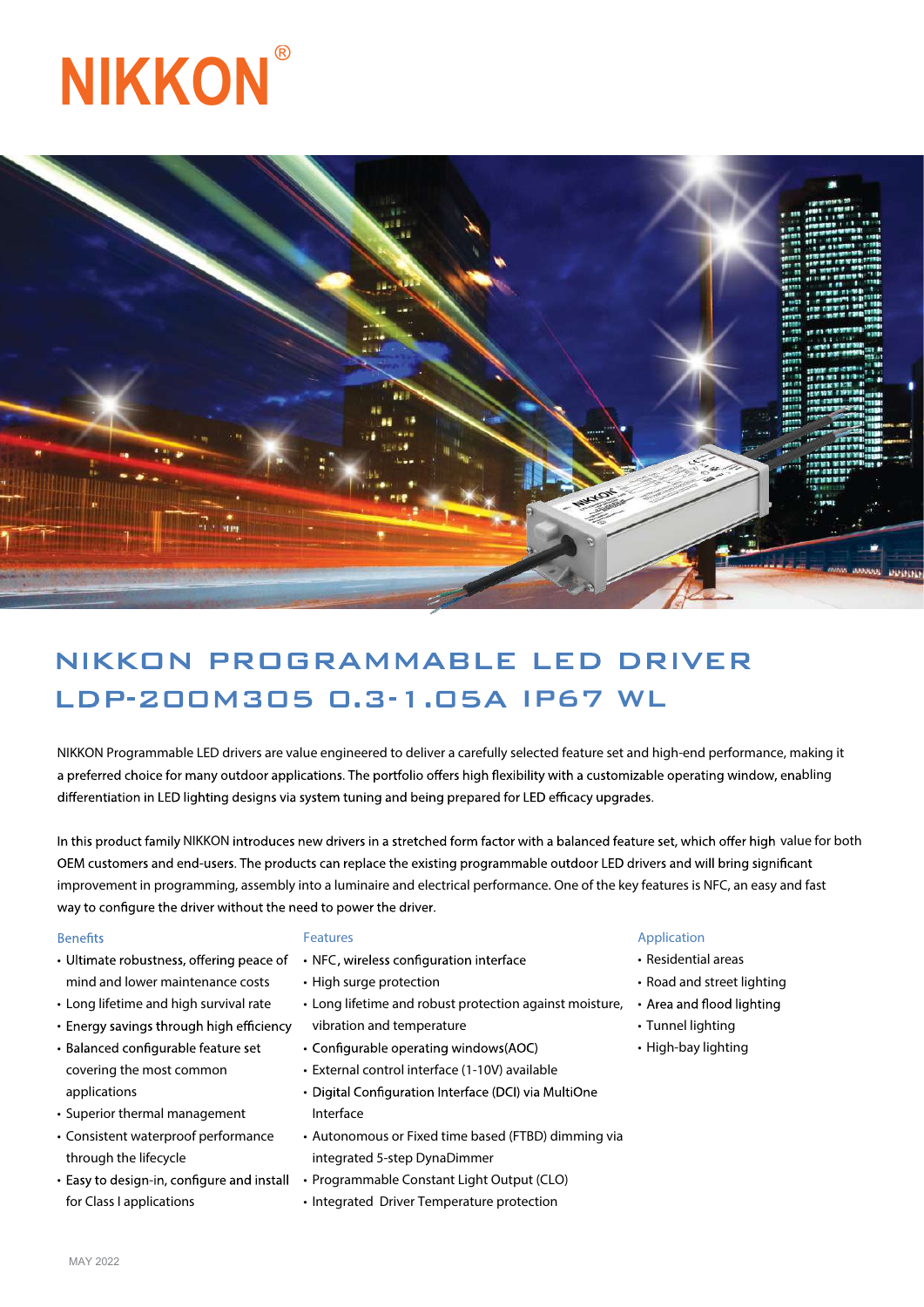## **Electrical input data**

| Specification item               | Value  | Unit     | Condition                                                |
|----------------------------------|--------|----------|----------------------------------------------------------|
| Rated input voltage range        | 202254 | $V_{ac}$ | Performance range                                        |
| Rated input voltage              | 230    | $V_{ac}$ |                                                          |
| Rated input frequency range      | 47.63  | Hz       | Performance range                                        |
| Rated input current              | 0.96   | A        | @ rated output power @ rated input voltage               |
| Max. input current               | 1.12   | A        | @ rated output power @ minimum performance input voltage |
| Rated input power                | 224    | W        | @ rated output power @ rated input voltage               |
| Power factor                     | 0.95   |          | @ rated output power @ rated input voltage               |
| <b>Total harmonic distortion</b> | 10     | %        | @ rated output power @ rated input voltage               |
| Efficiency                       | 92     | $\%$     | @ rated output power @ rated input voltage @ max. Uout   |
| Input voltage AC range           | 85305  | $V_{ac}$ | Operational range                                        |
| Input frequency AC range         | 45.66  | Hz       | Operational range                                        |
| Isolation input to output        | Basic  |          |                                                          |

## **Electrical output data**

| Specification item              | Value                   | Unit     | Condition                            |
|---------------------------------|-------------------------|----------|--------------------------------------|
| Regulation method               | <b>Constant Current</b> |          |                                      |
| Output voltage                  | 142286                  | $V_{dc}$ |                                      |
| Output voltage max.             | 420                     | ν        | Maximum voltage at open load         |
| Output current                  | 0.31.05                 | A        |                                      |
| Output current min programmable | 300                     | mA       |                                      |
| Output current min dimming      | 70                      | mA       |                                      |
| Output current tolerance ±      | 5                       | $\%$     |                                      |
| Output current ripple LF        | $\leq 4$                | $\%$     | Ripple = peak / average@ $\leq$ 1KHz |
| Output current ripple HF        | $\leq 15$               | $\%$     |                                      |
| Output $P_{st}$ <sup>LM</sup>   | $\leq 0.12$             |          | In entire operating window           |
| Output SVM                      | $\leq 0.07$             |          | In entire operating window           |
| Output power                    | 10200                   | W        |                                      |

# **Electrical data controls input**

| Specification item                 | Value  | Unit | Condition                                              |
|------------------------------------|--------|------|--------------------------------------------------------|
| Control method                     | $-10V$ |      | Default: 1-10V. Optional: reversed 1-9V, reversed 0-5V |
| Dimming range                      | 10100  | %    | Default range                                          |
| Isolation controls input to output | Basic  |      | acc. IEC61347-1                                        |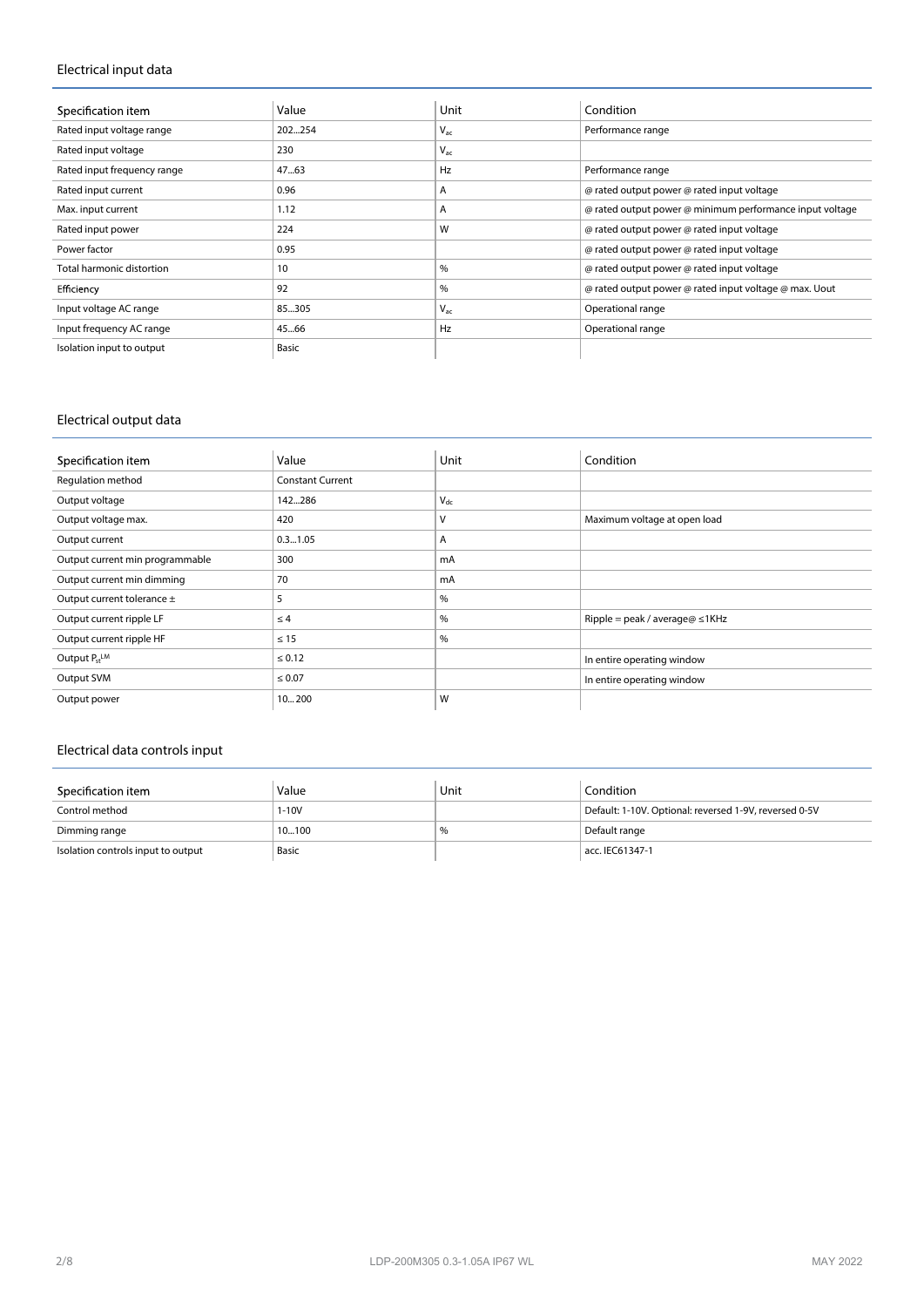## **Wiring and Connections**

| Specification item         | Value | Unit            | Type                                                 |
|----------------------------|-------|-----------------|------------------------------------------------------|
| Input wire cross-section   |       | mm <sup>2</sup> | 3x 1.0mm2 stranded wires, waterproof cable           |
| Output wire cross-section  |       | mm <sup>2</sup> | 2x 1.0mm2 stranded wires, waterproof cable           |
| Control wire cross-section |       | mm <sup>2</sup> | 2x 1.0mm2 stranded wires, waterproof cable           |
| Maximum cable length       |       | m               | Total length of wiring including LED module, one way |

### **Insulation**

| Insulation per IEC61347-1 | Input | Output | 1-10V&Aux | Ground |
|---------------------------|-------|--------|-----------|--------|
| Input                     |       | Basic  | Basic     | Basic  |
| Output                    | Basic |        | Basic     | Basic  |
| 1-10V&Aux                 | Basic | Basic  |           | Basic  |
| Ground                    | Basic | Basic  | Basic     |        |

# **Dimensions and weight**

| Specification item          | Value | Unit | Tolerance (mm) |
|-----------------------------|-------|------|----------------|
| Length (A1)                 | 195   | mm   | ±1             |
| Mounting hole distance (A2) | 183   | mm   | ±1             |
| Length (A3)                 | 171   | mm   | ±1             |
| Width (B1)                  | 68    | mm   | ± 0.5          |
| Width (B2)                  | 52.4  | mm   | ± 0.5          |
| Width (B3)                  | 34    | mm   | ± 0.3          |
| Height (C1)                 | 40    | mm   | ±1             |
| Mounting hole diameter (D1) | 4.2   | mm   | ± 0.2          |
| Input cable length (E1)     | 450   | mm   | ± 30           |
| Output cable length (E2)    | 450   | mm   | ± 30           |
| Control cable length (E3)   | 250   | mm   | ± 30           |
| Weight                      | 830   | gram |                |

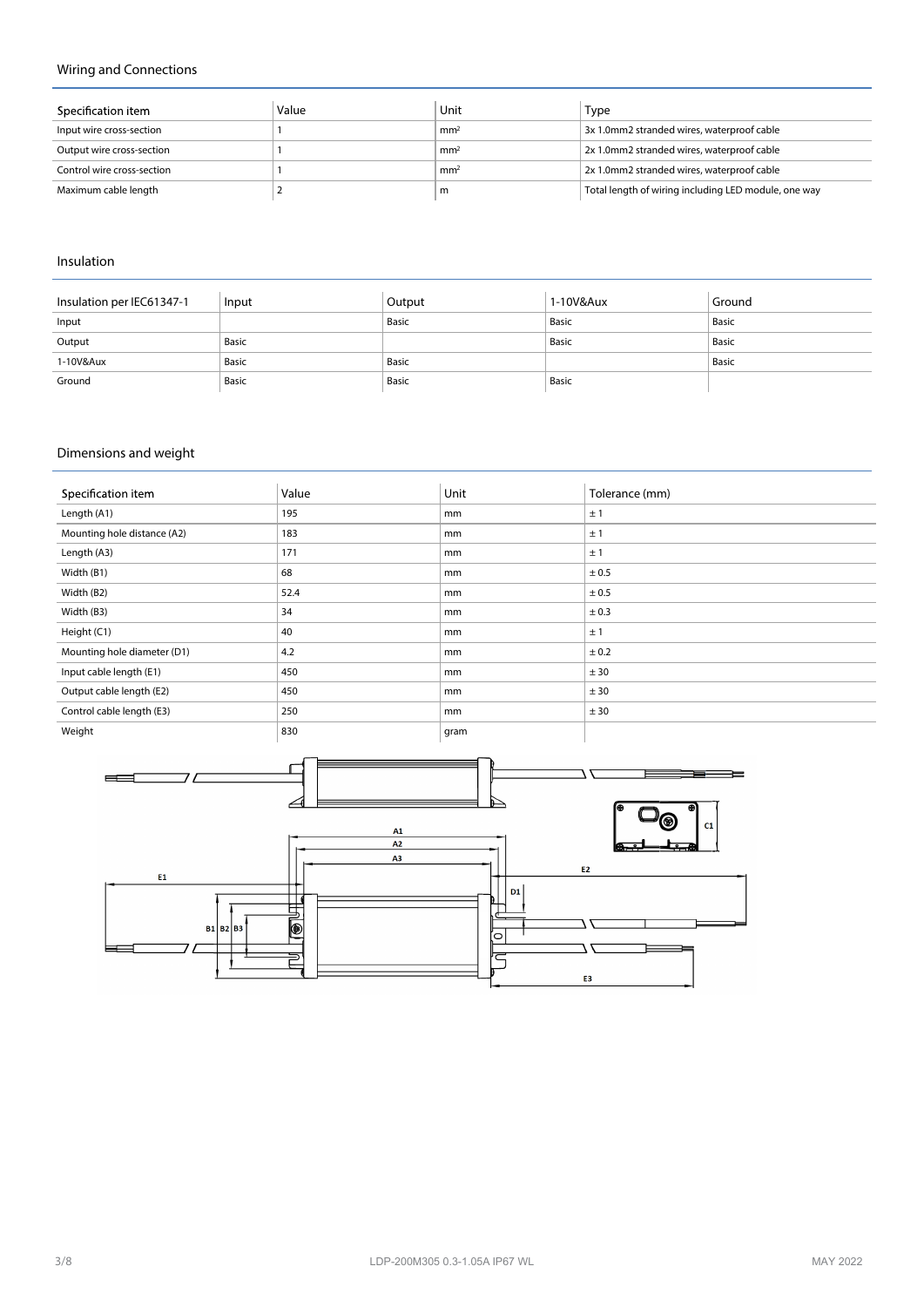## **Logistical data**

| Specification item | Value                         |
|--------------------|-------------------------------|
| Product name       | LDP-200M305 0.3-1.05A IP67 WL |
| EOC                | 692234194629500               |
| EAN1 (GTIN)        | 6922341946295                 |
| EAN3 (box)         | 06922341946301                |
| Pieces per box     | 12                            |

# **Operational temperatures and humidity**

| Specification item          | Value    | Unit | Condition                                                      |
|-----------------------------|----------|------|----------------------------------------------------------------|
| Ambient temperature         | $-40+55$ |      | Higher ambient temperature allowed as long as Tcase-max is not |
|                             |          |      | exceeded                                                       |
| Tcase-max                   | 85       |      | Maximum temperature measured at T <sub>ase</sub> -point        |
| Tcase-life                  | 75       |      | Measured at T <sub>case</sub> -point                           |
| Maximum housing temperature | 130      |      | In case of a failure, inherent by design                       |
| Relative humidity           | 1090     | %    | Non-condensing                                                 |

#### **Lifetime**

| Specification item | Value  | Unit  | Condition                                                 |
|--------------------|--------|-------|-----------------------------------------------------------|
| Driver lifetime    | 50,000 | hours | Measured temperature at Tcase-point is Tcase-max. Maximum |
|                    |        |       | failures = $10%$                                          |



# **Storage temperature and humidity**

| Specification item  | Value    | Unit | Condition      |
|---------------------|----------|------|----------------|
| Ambient temperature | $-40+80$ |      |                |
| Relative humidity   | 595      | %    | Non-condensing |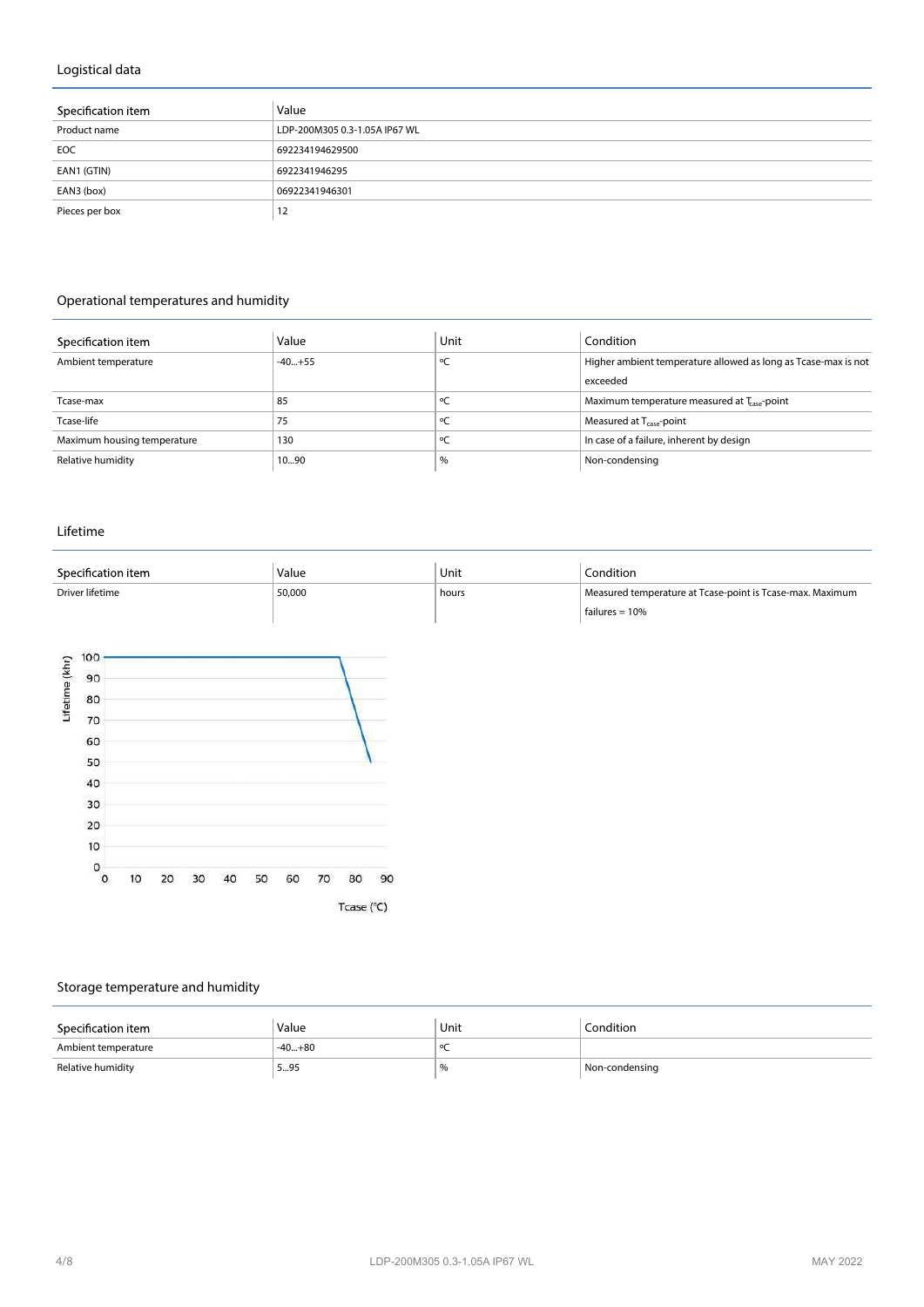## **Programmable features**

| Specification item                  | Available  | Default setting | Condition |
|-------------------------------------|------------|-----------------|-----------|
| Set Adjustable Output Current (AOC) | <b>NFC</b> | 700 mA          |           |
| Adjustable Light Output (ALO)       | Yes        |                 |           |
| Constant Light Output (CLO)         | Yes        |                 |           |
| $1 - 10V$                           | Yes        |                 |           |
| Dynadimmer                          | Yes        |                 |           |

## **Features**

| Specification item                          | Value     | Condition            |
|---------------------------------------------|-----------|----------------------|
| Open load protection                        | Yes       | Automatic recovering |
| Short circuit protection                    | Yes       | Automatic recovering |
| Over power protection                       | Yes       | Automatic recovering |
| Hot wiring                                  | <b>No</b> |                      |
| Suitable for fixtures with protection class |           | per IEC60598         |
| Overtemperature protection                  | Yes       | Automatic recovering |
| Diagnostics                                 | Yes       |                      |

#### **Inrush current**

| Specification item                | Value | Unit | Condition                                |
|-----------------------------------|-------|------|------------------------------------------|
| Inrush current l <sub>peak</sub>  | 65    |      | Input voltage 230V                       |
| Inrush current T <sub>width</sub> | 378   | μs   | Input voltage 230V, measured at 50% leak |
| Drivers / MCB 16A type B          | ≤5    | pcs  | Indicative value                         |



|              |        | Indicative value               |
|--------------|--------|--------------------------------|
| <b>MCB</b>   | Rating | Relative number of LED drivers |
| B            | 4A     | 25%                            |
| В            | 6A     | 40%                            |
| B            | 10A    | 63%                            |
| B            | 13A    | 81%                            |
| B            | 16A    | 100% (stated in datasheet)     |
| B            | 20A    | 125%                           |
| B            | 25A    | 156%                           |
| В            | 32A    | 200%                           |
| B            | 40A    | 250%                           |
| C            | 4A     | 42%                            |
| C            | 6A     | 63%                            |
| $\mathsf{C}$ | 10A    | 104%                           |
| $\mathsf C$  | 13A    | 135%                           |
| C            | 16A    | 170%                           |
| $\mathsf{C}$ | 20A    | 208%                           |
| $\mathsf{C}$ | 25A    | 260%                           |
| C            | 32A    | 340%                           |
| C            | 40A    | 415%                           |

#### **Driver touch current / protective conductor current**

| Specification item                                      | Value<br>. | ' Unit<br>$\sim$ $\sim$ | <u>onditio</u>                                  |
|---------------------------------------------------------|------------|-------------------------|-------------------------------------------------|
| Typical Protective Conductor Current (ins. Class I) 0.7 |            | mA rms                  | 060598-1. LED module contribution not included. |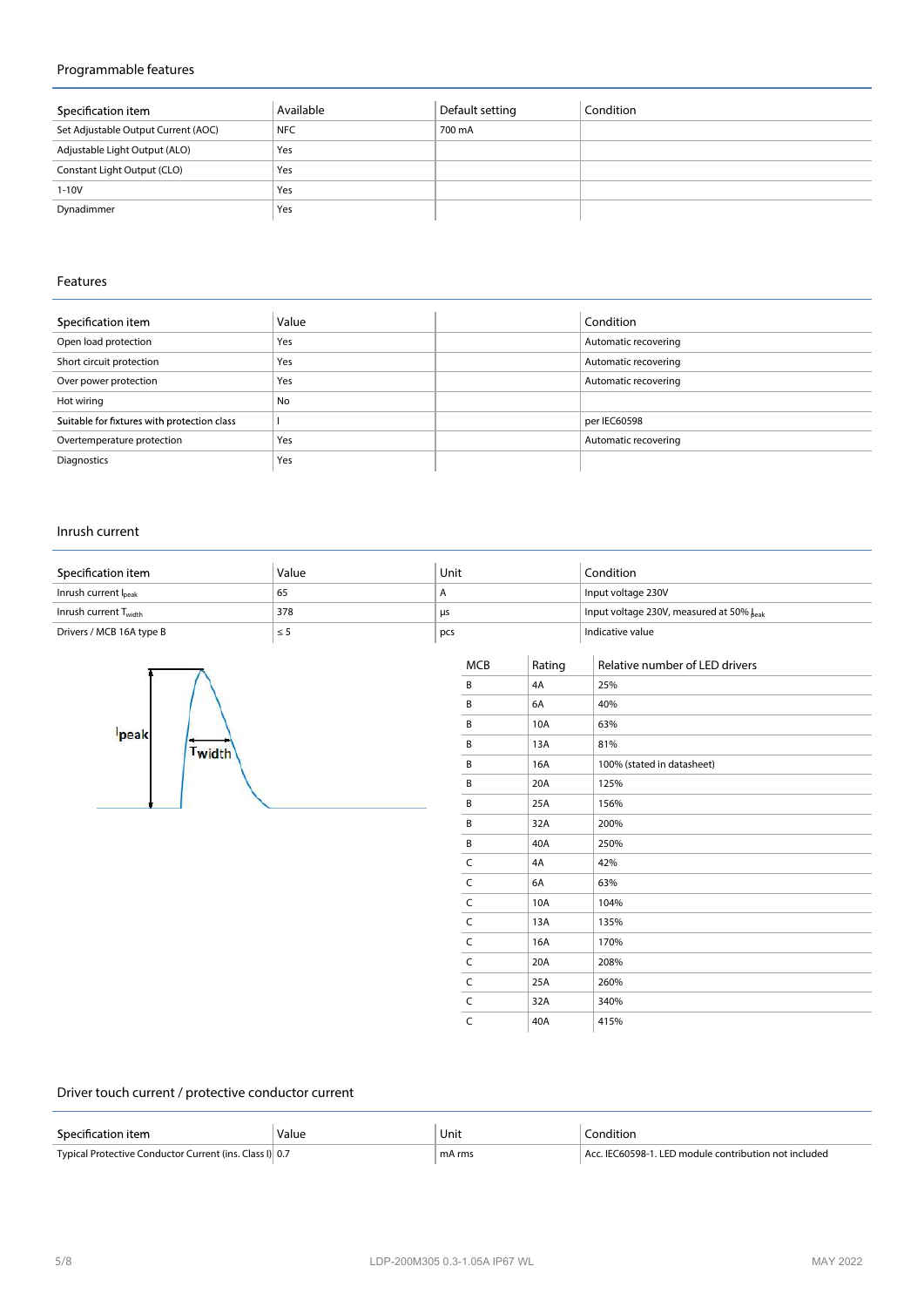## **Surge immunity**

| Specification item                | Value | Unit | Condition                                  |
|-----------------------------------|-------|------|--------------------------------------------|
| Mains surge immunity (diff. mode) |       |      | Acc. IEC61000-4-5. 2 Ohm. 1.2/50us. 8/20us |
| Mains surge immunity (comm. mode) |       |      | Acc. IEC61000-4-5. 12 Ohm 1.2/50us.8/20us  |

## **Application Info**

| Specification item                     | Value       |
|----------------------------------------|-------------|
| Approval marks                         | CB/CE/ENEC  |
| Ingress Protection classification (IP) | 67          |
| Application                            | Outdoor     |
| <b>Mounting Type</b>                   | Independent |

## **Graphs**

# **Operating window**



#### **Thermal Guard**



Tcase (°C)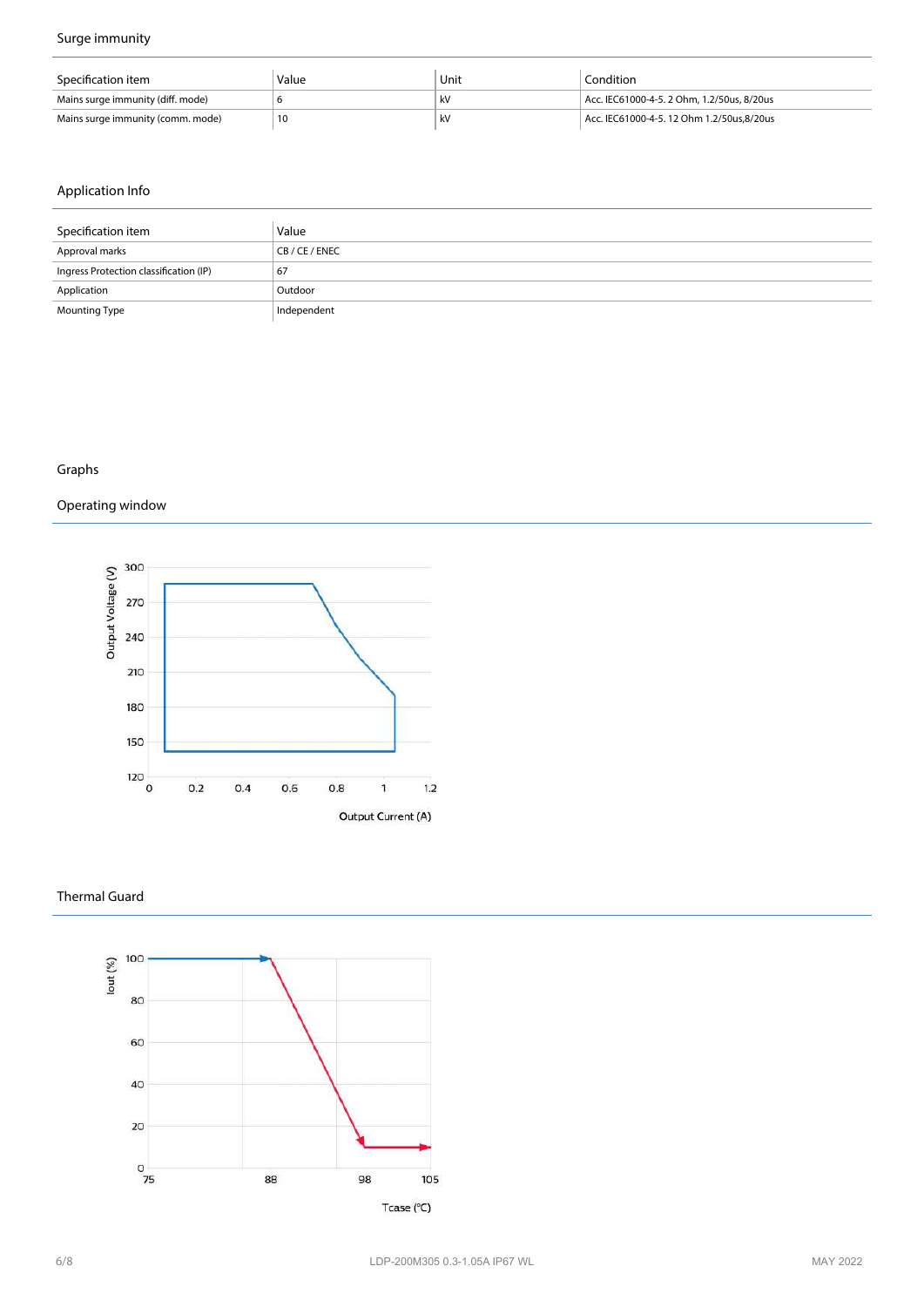

#### **Power factor versus output power**



#### Efficiency versus output power